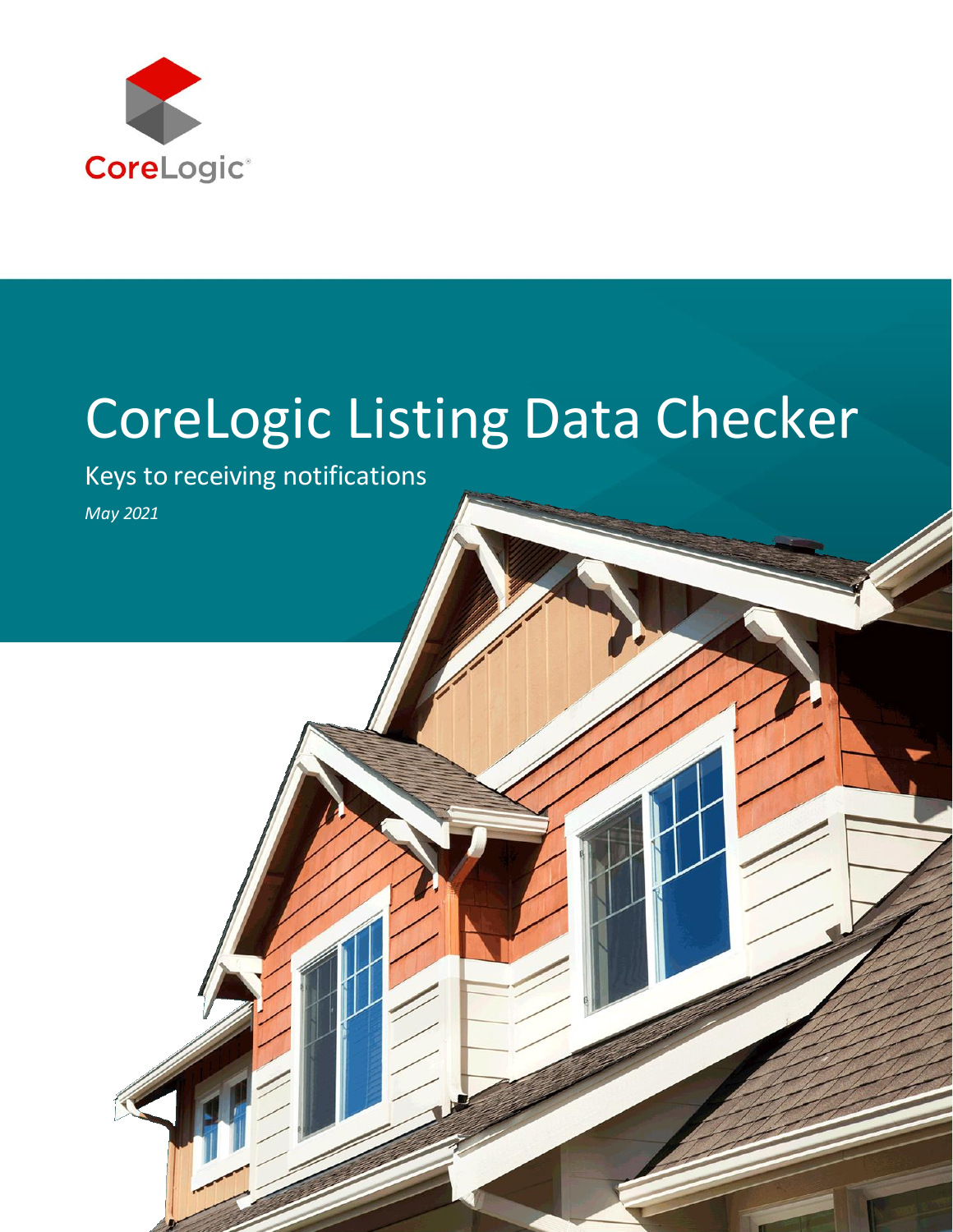# The Email Must Go Through

Constantly changing consumer protection laws and Email Service Provider (ESP) policies make successful email delivery a moving target that requires CoreLogic to plan carefully and adapt quickly. This document describes the things we do—and the things you can do too—to help make sure the mail gets through.

# **Best Practices**

CoreLogic Listing Data Checker (LDC) implements a variety of industry best practices to comply with antispam legislation in the U.S. and Canada and to mitigate the risk of service providers blocking CoreLogic Listing Data Checker email as spam.

# **A Moving Target**

Service providers are continually changing the rules around sending and receiving emails, which means CoreLogic must constantly update its practices as well. And while we have a good working relationship with Google and other service providers, we have very little influence over the algorithms and processes they use to identify spam and malicious email. That said, CoreLogic has lobbied service providers to accommodate our specific use cases in the past and will continue to do so whenever delivery challenges arise.

# **Safelisting Emails**

Despite our best efforts, CoreLogic Listing Data Checker emails are sometimes misidentified as spam and wind up in the junk mail folder. Fortunately, all ESPs provide a way to "safelist" emails so that future messages from the sender are not flagged as spam. We've provided instructions below on how to do this for several popular service providers and applications. (Services not mentioned will offer similar methods.)

# Gmail

- 1. Open an email from the sender you want to safelist.
- 2. Hover over the sender's name in the top left corner of the message.
- 3. Click Add to Contacts.

# Apple Mail

- 1. Click [email address] in the header of the email from the sender you want to safelist.
- 2. Click Add.

#### Yahoo! Mail

- 1. Open anemail message from the sender you want to add to your address book.
- 2. Click Add to contacts next to [email address].
- 3. On the Add Contact popup, enter any additional information.
- 4. Click Save.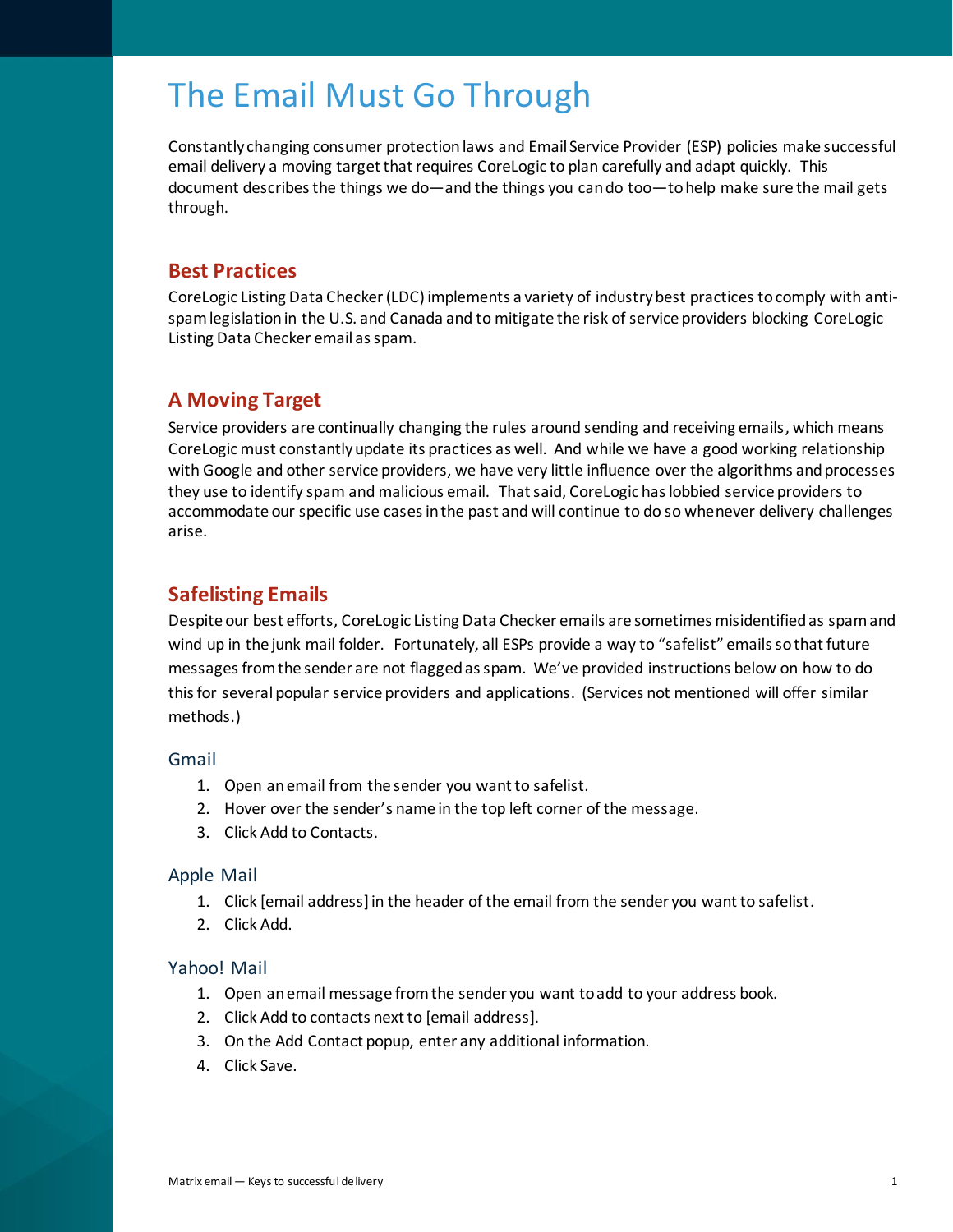#### Microsoft Outlook 2003

- 1. Open the email message from the sender you want to add to your address book.
- 2. Right-click "Click here to download images" in the gray bar at the top of the message.
- 3. Click Add Sender to Senders Safe List.

# Microsoft Outlook 2007

- 1. Right-click the email from the sender you want to safelist.
- 2. Click Junk E-mail.
- 3. Click Add Sender to Safe Senders List.

#### Microsoft Outlook 2010

- 1. Click the Home tab.
- 2. Click Junk.
- 3. Click Junk E-mail Options.
- 4. Click Safe Senders.
- 5. Click Add.
- 6. Enter [email address] and any additional information.
- 7. Click OK.

#### Outlook Live (Hotmail)

- 1. Open an email from the sender you want to safelist.
- 2. Click the sender's name.
- 3. At the bottom of the popup, click Add to Contacts.

#### Mozilla Thunderbird

- 1. Click Address Book.
- 2. Make sure Personal Address Book is highlighted.
- 3. Click New Card.
- 4. On the Contacts tab, enter [email address] and any additional information.
- 5. Click OK.

#### Mac Mail

- 1. Click Address Book.
- 2. Click File.
- 3. Click New Card.
- 4. Enter [email address] and any additional information.
- 5. Click Edit to finish.

#### NetZero

- 1. Click the Address Book tab on the top menu bar.
- 2. Click Contacts.
- 3. Click Add Contact.
- 4. Enter [email address] and any additional information.
- 5. Click Save.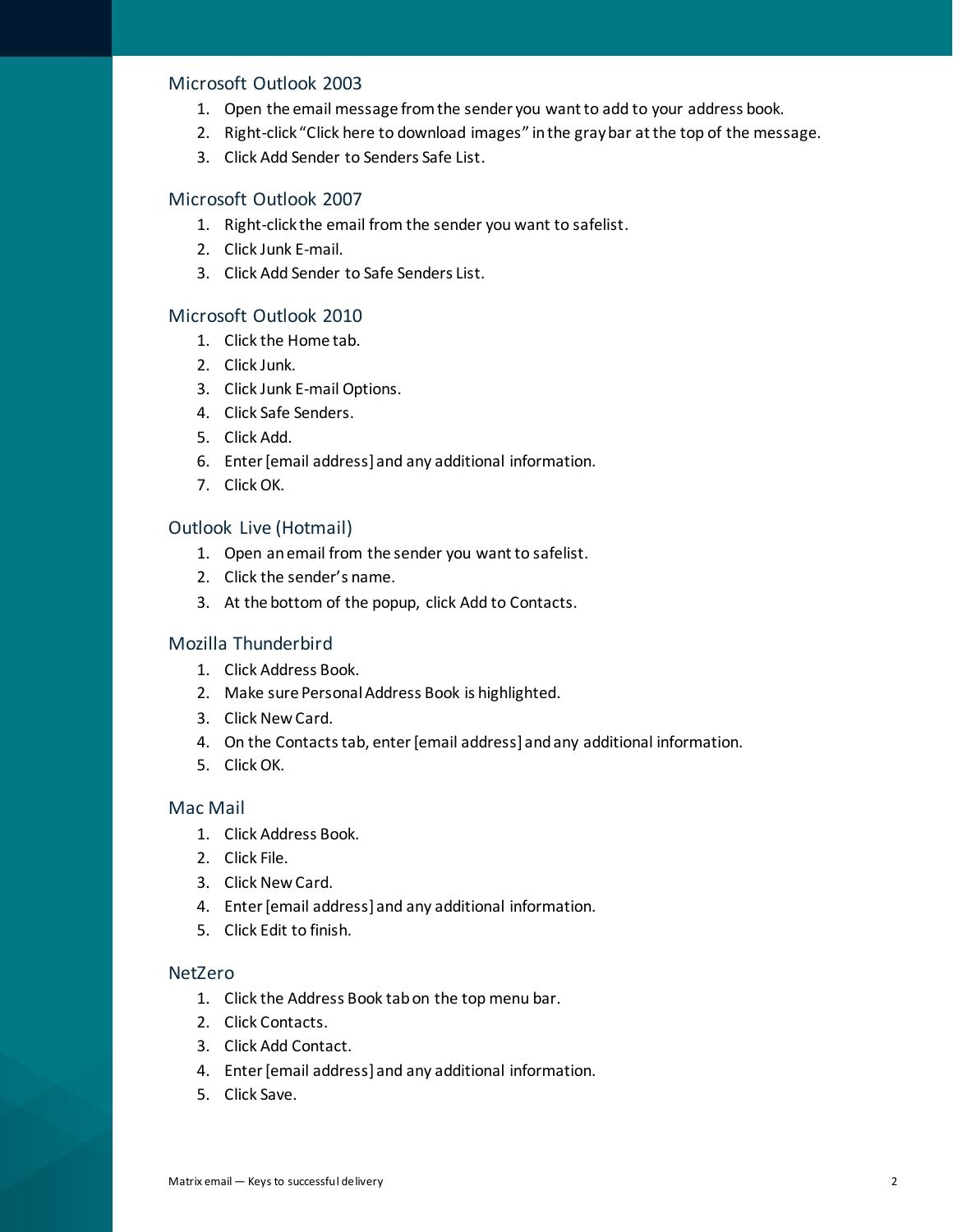#### Comcast

- 1. Click Preferences from the menu.
- 2. Click Restrict Incoming Email.
- 3. Click Yes to Enable Email Controls.
- 4. Click Allow email from addresses listed below.
- 5. Enter [email address] you want to safelist.
- 6. Click Add.
- 7. Click Update.

#### **Earthlink**

- 1. Click Address Book.
- 2. Click Add Contact.
- 3. Save [email address] as a contact.
- 4. Click Save.

#### AOL Mail

- 1. Click Contacts in the right toolbar.
- 2. Click Add Contact.
- 3. Enter [email address] and any additional information.
- 4. Click Add Contact.

#### **Troubleshooting Undelivered Email**

If you have reason to believe you are not receiving CoreLogic Listing Data Checker notifications as expected, you can follow the steps below to try to resolve this issue.

#### Step 1: Verify the email address

Ensure that CoreLogic Listing Data Checker has the correct email address by checking with your Association's compliance staff.

#### Step 2: Move the email to the inbox

If the CoreLogic Listing Data Checker message wentto the spam or junk mail folder, you should drag it to the inbox. Messages in the junk mail folder are typically deleted after a few days.

#### Step 4: Ensure future emails go to the inbox

To ensure future CoreLogic Listing Data Checker emails go to your inbox instead of the spam folder, you must safelist [listingdatachecker@corelogic.com.](mailto:listingdatachecker@corelogic.com) To do this, follow the Safelisting Emails instructions above for the appropriate service provider or application.

# **The Gmail Promotions Tab**

Gmail introduced a separate Promotions inbox tab to help improve email deliverability and decrease spam complaints. Gmail classifies emails as "Promotions" based on a constantly changing algorithm that analyzessender information, email content, and recipient engagement. CoreLogic Listing Data Checker emails may be delivered to Gmail's Promotions tab instead of the Primary inbox tab.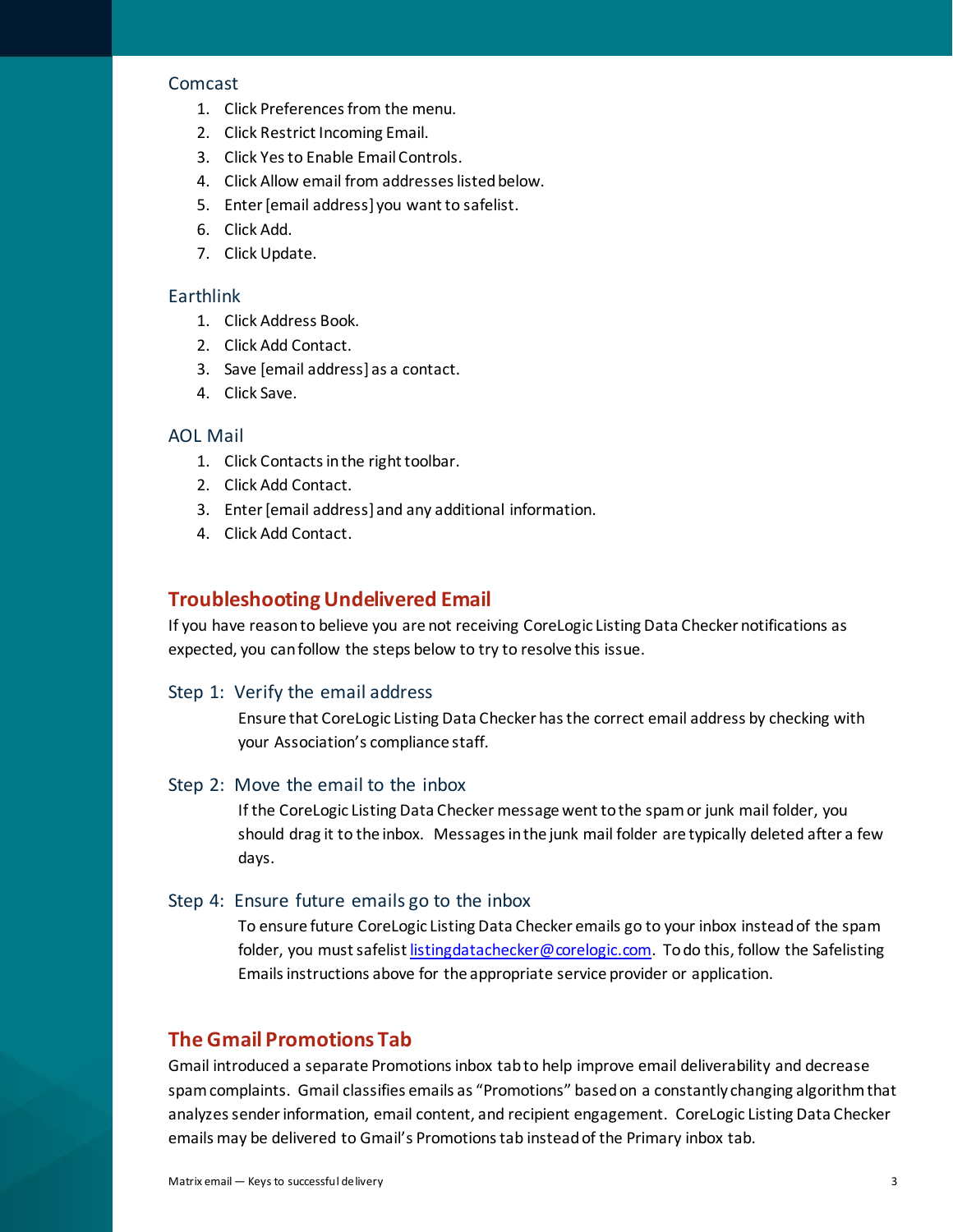Ultimately, it's up to the Gmail user to decide which emails go where, but if you *really* want your emails to be delivered to the Primary tab instead of the Promotions tab, add CoreLogic Listing Data Checker's email address to you contacts—emails from a contact should always go to the Primary inbox tab. In Gmail, they can do this by hovering over the sender's name and selecting "Add to Contacts."